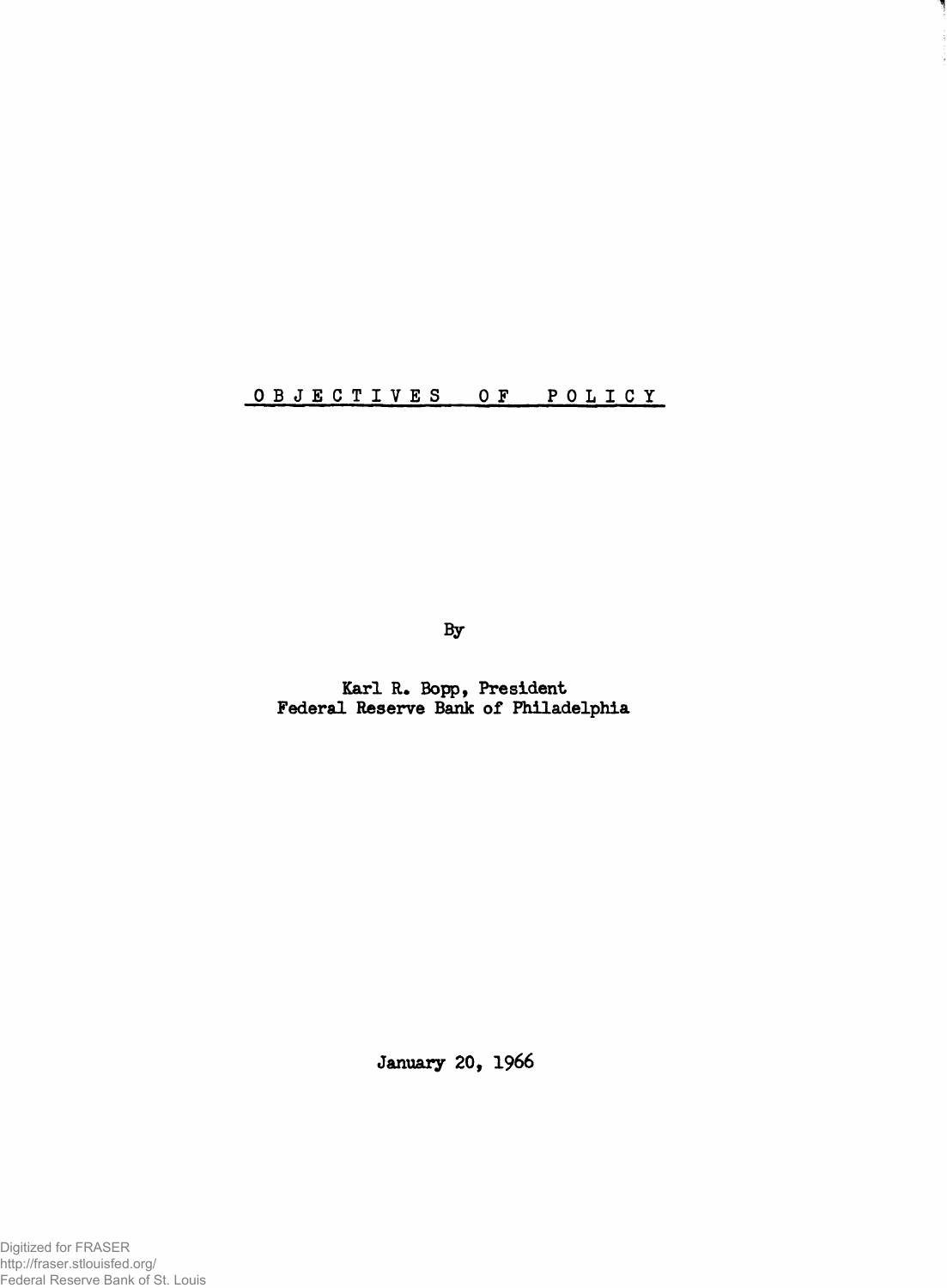### **STATED MEETING OF THE BOARD OF DIRECTORS OF THE FEDERAL RESERVE BANK OF PHILADELPHIA** TRANSCRIPT OF REMARKS BY **PRESIDENT KARL R. BOPP**

**O B J E C T I V E S OF P O L I C Y**

**Mr. Chairman, as you know, I have been in the habit of giving an opening statement each year when we usually have a number of new directors. This year, since Howard Petersen, our only new director, is familiar with the Federal Reserve System, I thought it might be appropriate to modify the procedure a bit. In addition, I find that after I have done the same thing eight or nine times, the steam goes out of it no matter how important it may be. I have, therefore, distributed to all directors a copy of last year's initial statement, modified only to bring the statistical material up to date.**

**At the next few sessions of the Board I shall comment at greater length on a number of items in the general statement. Ify remarks will reflect my basic philosophy and approach to problems of central banking. They will serve** as a background that may explain why I come up with the specific recommendations **that I shall make from time to time in the very complex economy that we have.**

**Today I shall discuss objectives of policy. You have before you a list of objectives that have been pursued by central banks and the monetary actions designed to achieve each of those objectives.**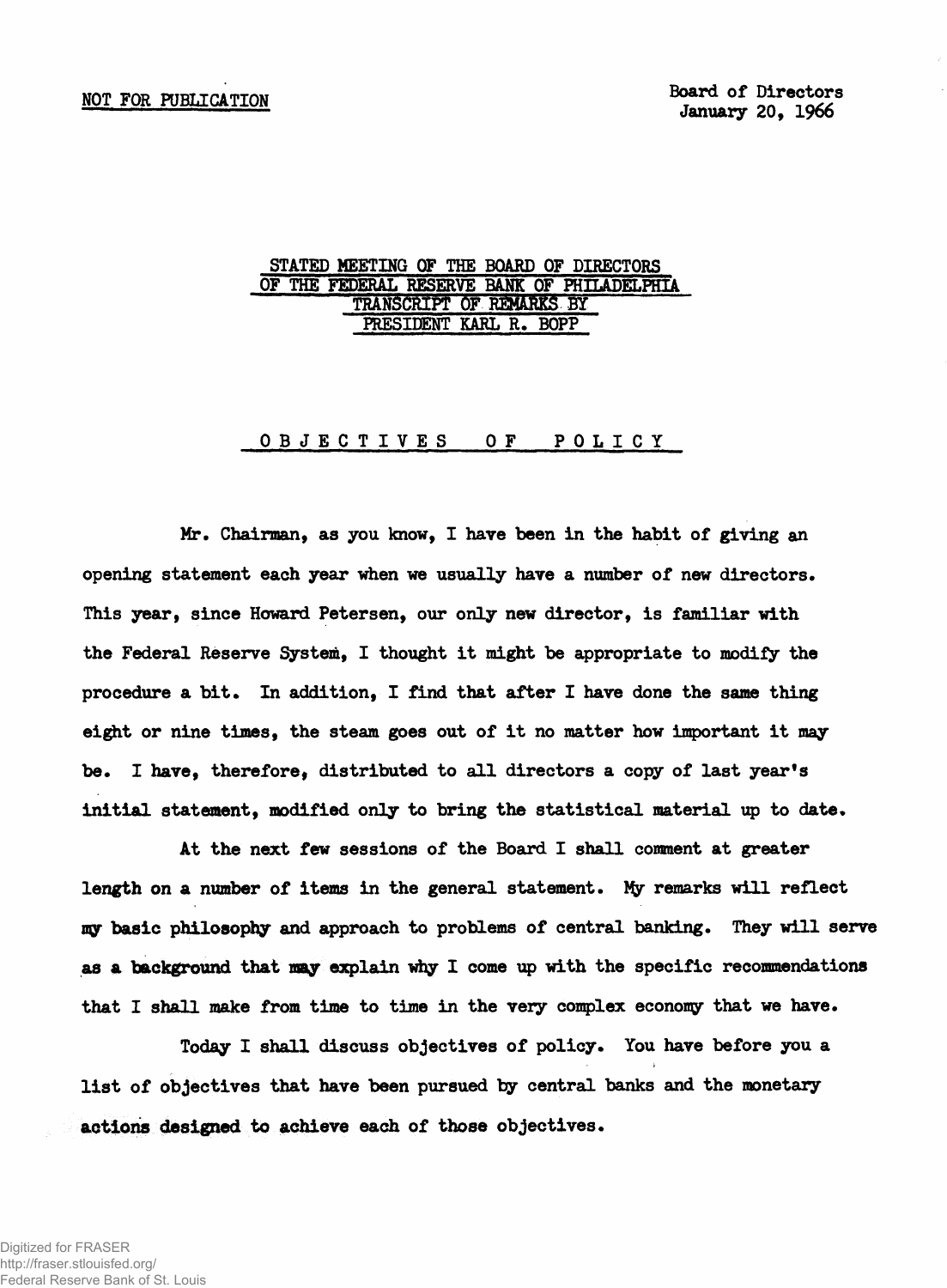#### **OBJECTIVES AND RELATED PROGRAMS**

| Objective                                            | Conditions<br>Calling for or permitting<br>an easing of credit                       | Conditions<br>Calling for or permitting<br>a tightening of credit |
|------------------------------------------------------|--------------------------------------------------------------------------------------|-------------------------------------------------------------------|
|                                                      | 1. Full employment Less than full employment.                                        | Jobs in excess of workers.                                        |
| 2. Stable price level Declining prices.              |                                                                                      | Rising prices.                                                    |
| 3. Convertibility of the<br>$curreacy \ldots \ldots$ | High and/or rising primary<br>international reserves.                                | Low and/or declining primary<br>international reserves.           |
|                                                      | 4. Adequate growth When growth is inadequate.                                        | When growth is too rapid to<br>be sustained.                      |
|                                                      | 5. A fixed rate of interest When savings are inadequate. When savings are excessive. |                                                                   |
|                                                      | 6. Productive credit Increase in monetary volume<br>of output.                       | Decrease in monetary volume<br>of output.                         |

**I have included No. 5 — A fixed rate of interest — and No. 6 — Productive credit — only because they have actually been advocated and indeed been pursued by central banks. In my own view a fixed rate of interest is incompatible with a dynamic free enterprise economic system and productive credit is a tantalizing notion but quite irrational in real economic terms. I shall be happy to develop these conclusions on another occasion, but prefer not to do so today.**

**I think there would be general agreement that we would like to have our economic system achieve the first four objectives on the list. When I** first studied money and banking in the 1920's, we demonstrated with careful **economic analysis, that these objectives were internally consistent and achievable.**

**Stripped of qualifications, the essence of our analysis ran something like this. Suppose you start with an economy in recession. The recession would be characterized by less than full employment and falling prices (in those days**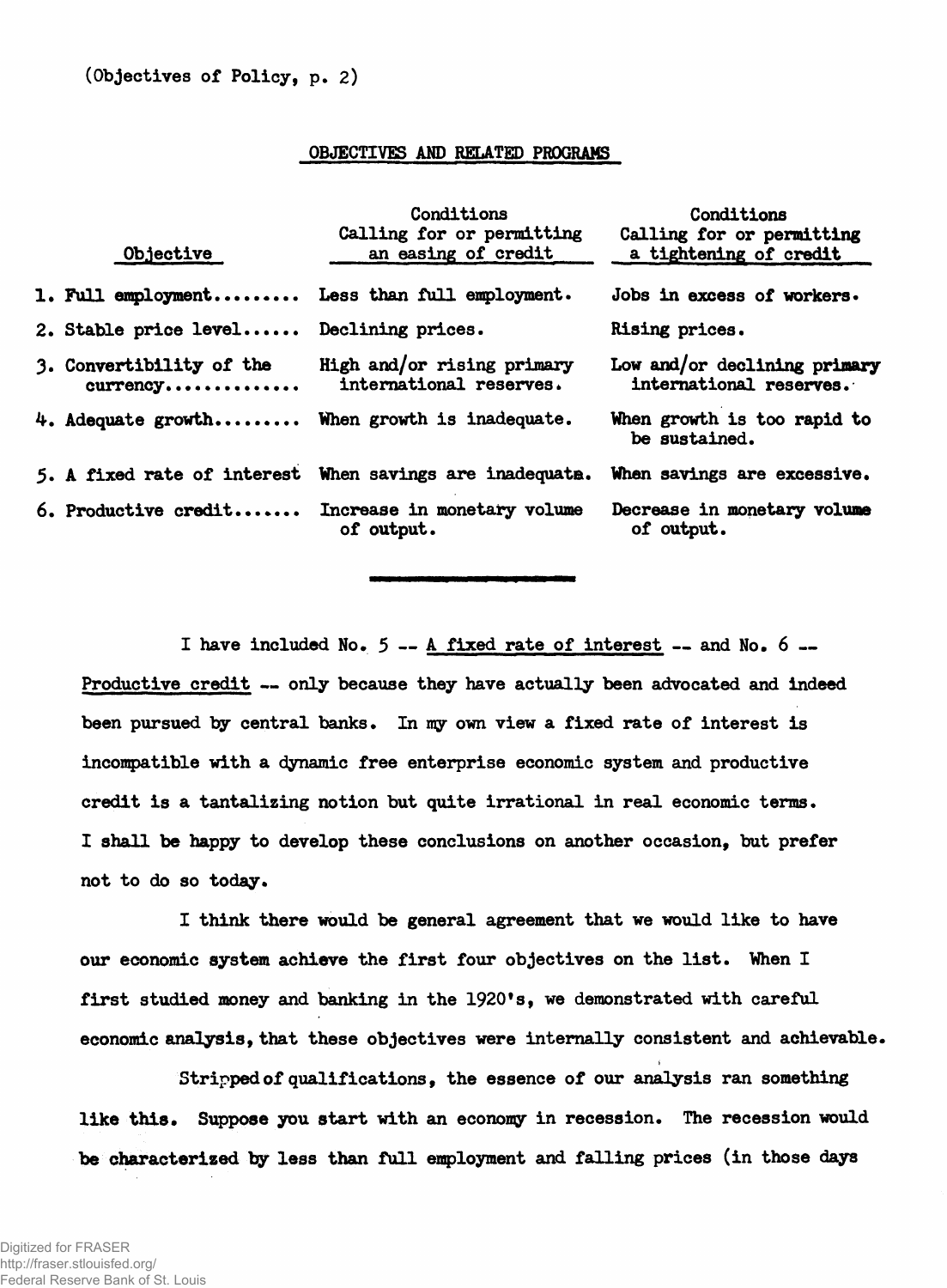**(Objectives of Policy, p. 3)**

the general level of prices, not merely individual prices, fell as well as rose). The lower prices would tend to increase exports and to reduce imports. The resulting favorable balance of trade would be paid for with gold. Thus, in recession all objectives would call for an easier monetary policy.

The purpose of the easier policy would be to stimulate demand. The initial impact of enlarged demand would be on volume, more employment and greater utilization of plant and equipment. Profits would rise because fixed costs would be spread over the larger volume.

As revival continued, operations would approach efficient capacity levels and unemployment would decline. As unused margins shrank, prices and wages would rise. The favorable balance of trade would be reduced and ultimately be succeeded by an excess of imports over exports. At this point all objectives would call for monetary restraint.

I must confess that the logic of this analysis was compelling to us in the 1920's. It still sounds convincing, granted the inarticulate premises.

Doubts concerning these premises arose in the early 1930's, when, despite what was thought to be relatively easy money for a considerable period of time, revival failed to appear around the corner.

Many individuals concluded that monetary policy is a completely impotent tool of economic policy. Fiscal policy, which was brought into the discussions as a supplement to monetary policy, emerged by supplanting monetary policy entirely.

This shift in emphasis was reflected in graduate enrollments. Money and banking was a popular graduate major in the 1920's. It all but disappeared for a couple of decades from the mid-1930's. In recent years many students have again become excited about monetary theory and policy.

These developments have influenced my own thought. I have developed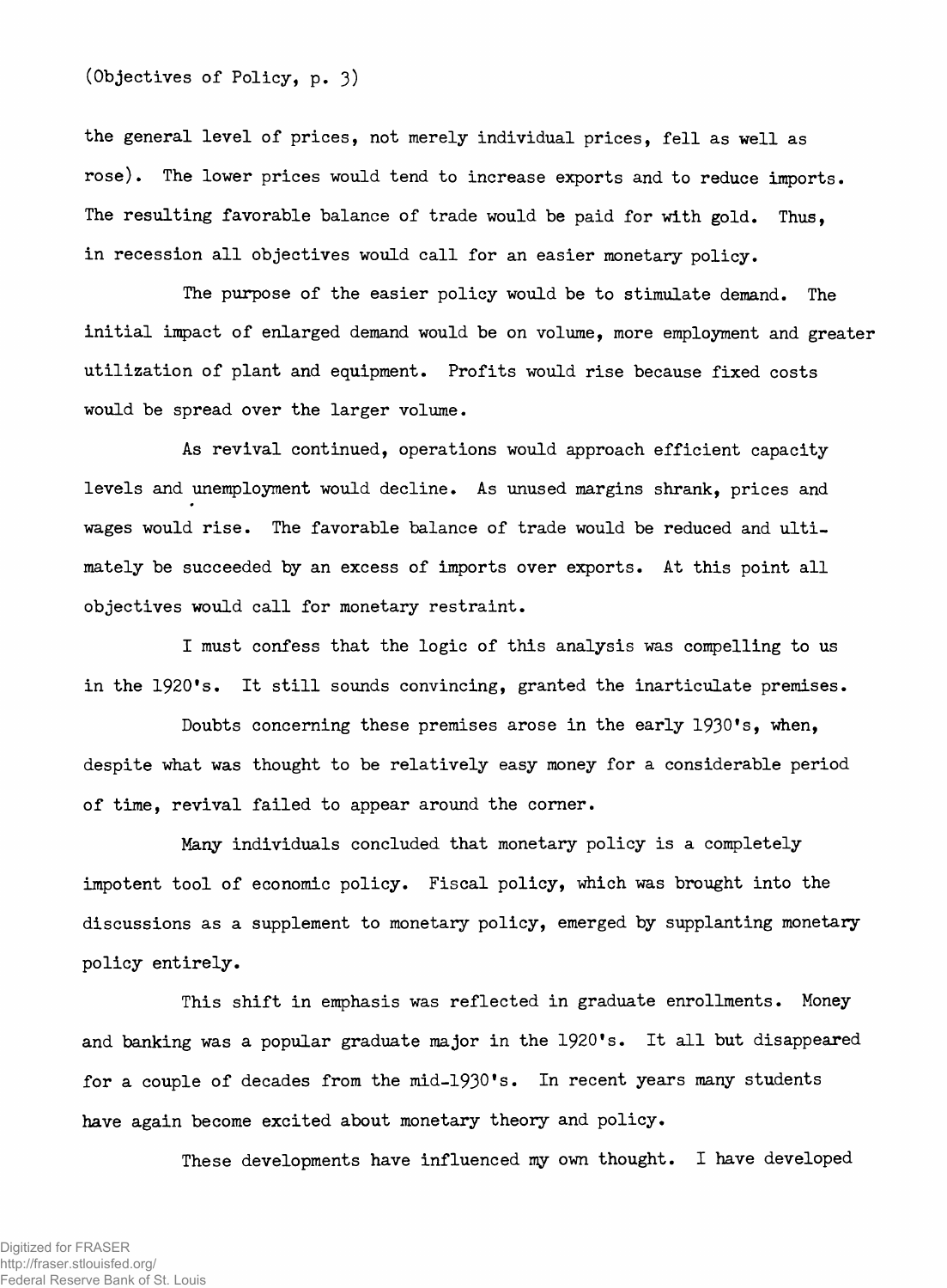**some convictions but I am less certain than I was forty years ago. I hope I am still young enough to learn as experience unfolds.**

**You have before you a set of charts, which portray in quantitative terms the extent to which we have achieved the first four objectives since 1957.**

#### **I. Full Employment.**

**The first set of charts (p. 5) relates to the full employment objective. This objective is of great importance in its own right. It is a serious tragedy when a qualified person wants a job and cannot find one. I feel very deeply about this. I recall a period after the First World War when my father, an excellent union carpenter, sought a job diligently — but in vain — day after day for months. I recall my early days on the faculty at the University of Missouri when graduates in all fields with long and successful experience came back desperately looking for jobs — any kind of a job.**

**Unemployment, particularly widespread unemployment, affects not only the individual who is unemployed but also his immediate family. It has widespread social consequences. When many people are idle they have ample time to create trouble. This is true particularly if the idle are young or are disadvantaged in other ways. A significant part of our social unrest has arisen from unemployment. Prosperity reduces the general level of our social problems.**

**If, now, you look at the chart on employment, you will note the significant growth that we have experienced, with only a small interruption in 1958. The charts also reveal, of course, that employment is related to the size of the civilian labor force. If you look at recent years a bit more closely, however, you will note that the size of the labor force itself seems to be influenced by the level of employment. What seems to happen is that when jobs are easy to get and employment rises rapidly, many individuals,**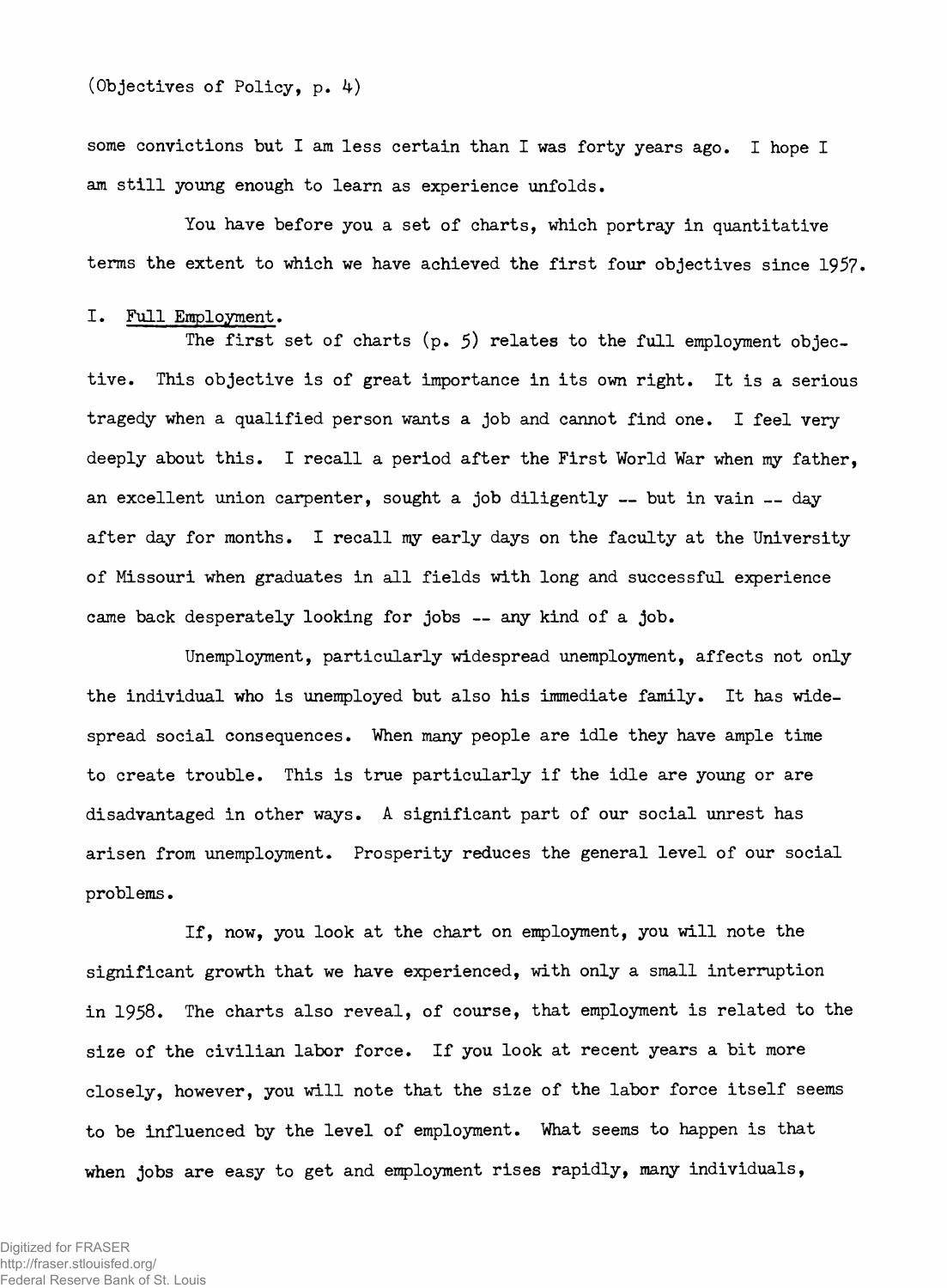

**CIVILIAN LABOR FORCE AND EMPLOYMENT**

Digitized for FRASER http://fraser.stlouisfed.org/ Federal Reserve Bank of St. Louis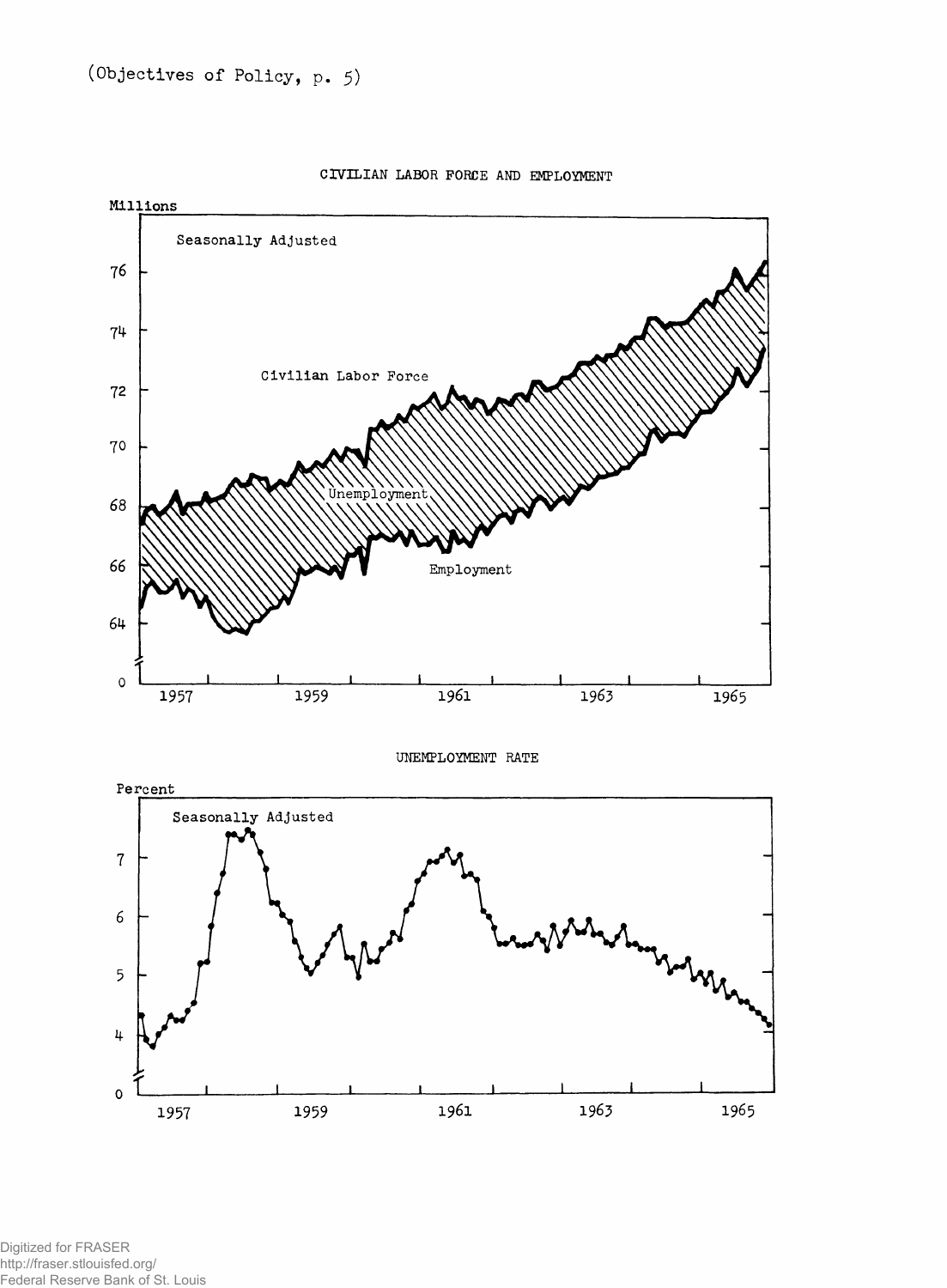**particularly women and teenagers decide to seek jobs and thus enter the labor force. When jobs are hard to get and employment is rising slowly, they simply cease looking and leave the labor force.**

**It was during this period, you may remember, when unemployment was consistently running above 5 per cent that I argued against increasing monetary restraint. I have been placed with some strange bedfellows for taking this position, but a central banker should not change his view because he may be falsely accused. This Bank, in turn, was a little slower than some in favoring increased restraint. We went along with the System but we did not lead the parade.**

**I should now like to digress for a moment to call attention to a facet of this problem which is not given in the charts here. This concerns the possible availability of human resources should we move from where we are to an all-out war with full effort. There are those who feel that with unemployment at something like 4 per cent there would be no real unused human resources that we could devote to such effort. I do not personally happen to agree with this, although obviously the amount of additional manpower is not as great as it was before the Second World War. Nevertheless, the per cent of our population which is in the labor force is not at a peak. The number of noninstitutionalized individuals who are 14 years or older is running in the order of 137 million people. Of these, 78.7 million are in the work force and** that is 57.5 per cent.

**During the Second World War, in 1944-, this figure reached an annual average level of 63.1 per cent. The difference is 5\*6 per cent, or roughly 7.5 million people that could be brought in. Now this might not be enough to take care of a full-fledged war, but I think that if the pressures are great enough,we still have the human resources.**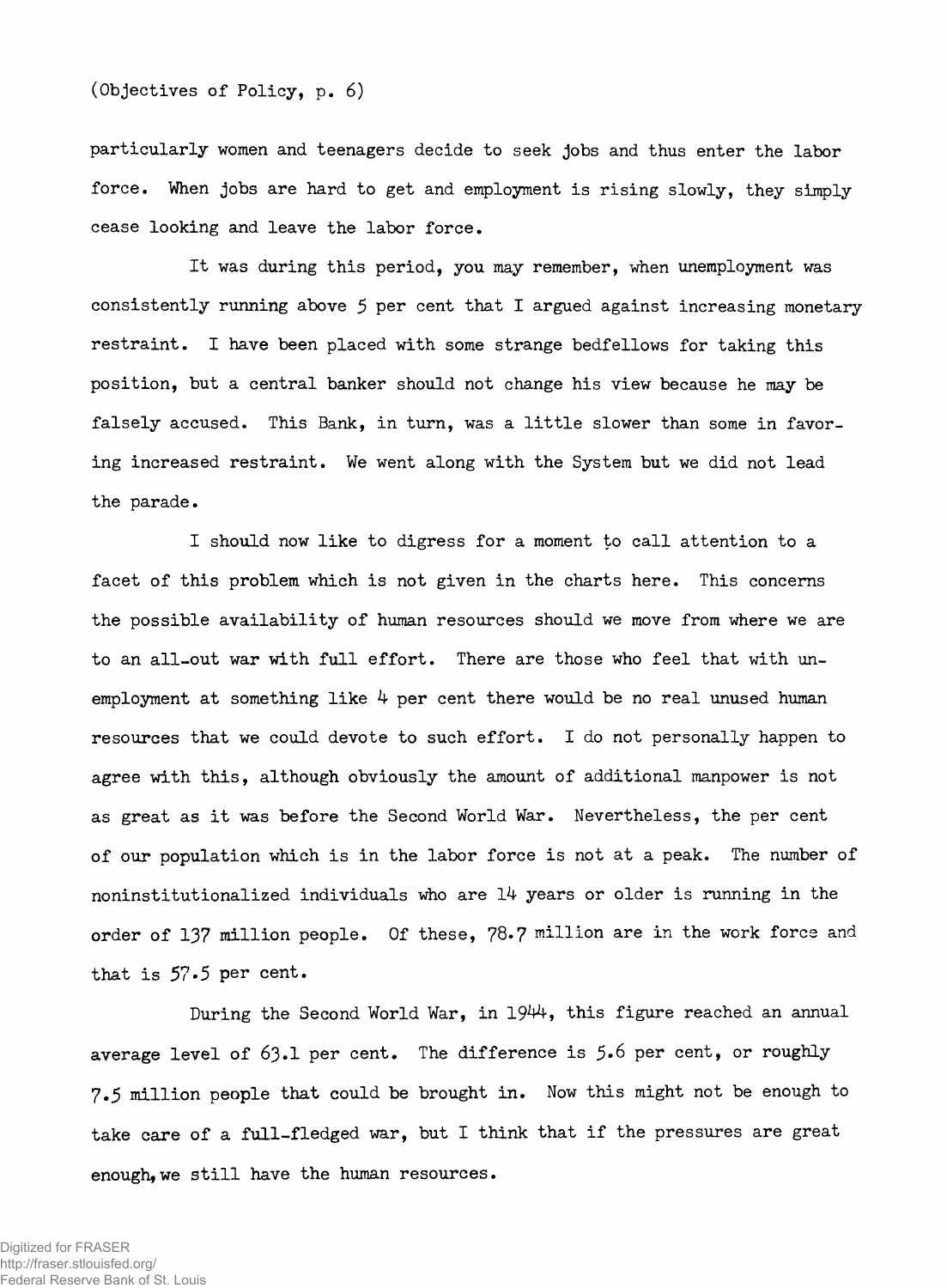# **(Objectives of Policy, p. 7)**

**On the other hand, short of that, I would have the judgment that to pull these people not only into the labor force but to get them jobs would require a degree of inflation that I think would be intolerable. So I think this is a resource which is there for use in case of emergency and, as I say, I think there is such a resource, but it is not one that I think we could really use and still hope successfully to achieve our other objectives as well.**

**I return now to some policy implications of the stubbornness that has developed in the rate of unemployment, despite rapid increases in employment. In earlier times revival quickly brought down the rate of unemployment. In 1958- 1959» for example, unemployment was reduced by a third in less than a year, from 7.5to 5 per cent. The stubborn level now appears to be a rate of about 5 per cent.**

**If employment were our only objective, we would, as the table shows, pursue an easy money policy until we had no unemployment or only perhaps seasonal and transitional unemployment. But we have other commendable objectives. The critically important question for policy-makers is what level of unemployment is implied to achieve the appropriate mix of over-all objectives. The answer one gives to this question involves value judgments as well as economic analysis.**

**Many competent individuals have expressed their views on this matter and views of many have changed over time as we gain more experience. The primary reason for being tempted to insist on a very low figure is genuine concern for the plight of the individual without a job. Pointing to a low rate also are the achievements of such rates by ourselves during the war and by a number of our highly industrialized competitors in recent years. Pointing to caution in striving for too low a rate are the undesirable consequences that flow from inflationary pressures when aggregate demand is excessive.**

**Unfortunately, the problem is not static but dynamic. A policy-maker**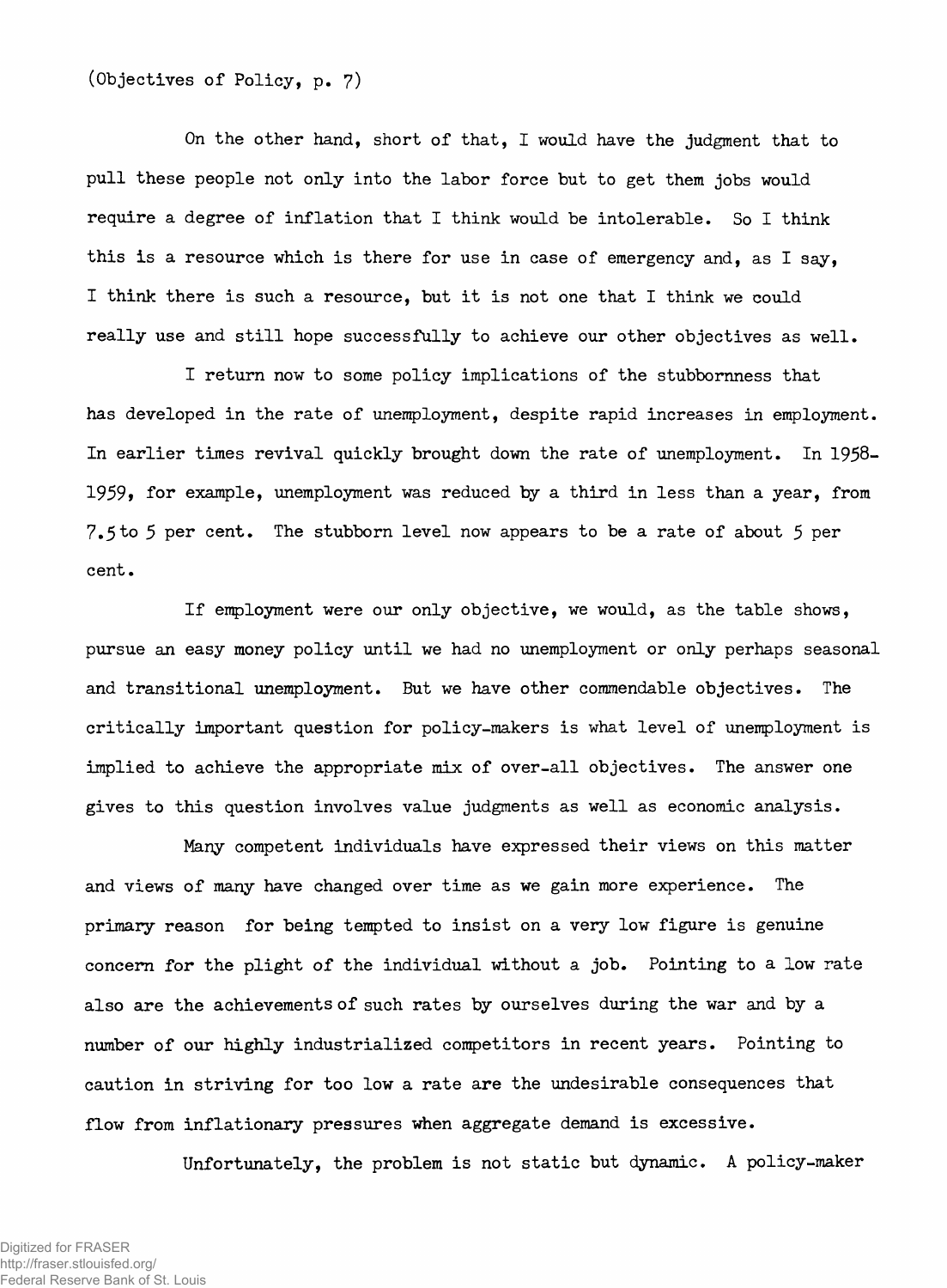**can tolerate a bit more unemployment if the economy is moving ahead than if it is falling further behind.**

**Selection of a specific rate is influenced also by judgments as to the accuracy of the relevant measurements, as to the minimum level of transitional unemployment, as to the extent of structural unemployment, as to the residence, skills, and qualifications of the unemployed, and similar factors.**

**My own view is that for the present we should pay increasing attention to other objectives when the unemployment rate approaches and passes through the 4 per cent level. I envision higher standards for the future. To achieve them, however, requires a successful attack on ignorance, inadequate training, and discrimination. Success also will require more rigorous economic analysis, more information (e.g., on job vacancies by type and location) and better information (more accurate and more complete on labor force, employment, and unemployment).**

## **II. Stability of the Price Level.**

**I move now to the objective of price stability. Our interest in the price level is not quite as direct as our interest in employment. We have no particular interest in the absolute level of prices as such. If, throughout our history, the price of every good and every service had been exactly twice what it has been in fact, we would be today precisely where we are in real terms, even though all dollar prices, of course, would be double what they are.**

**Our interest in the price level derives from the evil consequences of changes in it. Changes in the price level redistribute wealth and income inequitably. A period of rising prices robs the creditor for the benefit of the debtor because it enables the debtor to repay with cheaper dollars than he borrowed. A period of falling prices robs debtors for the benefit of creditors.**

**Changes in the price level also produce unwise business decisions. Business decisions are based on dollar magnitudes on the assumption that the**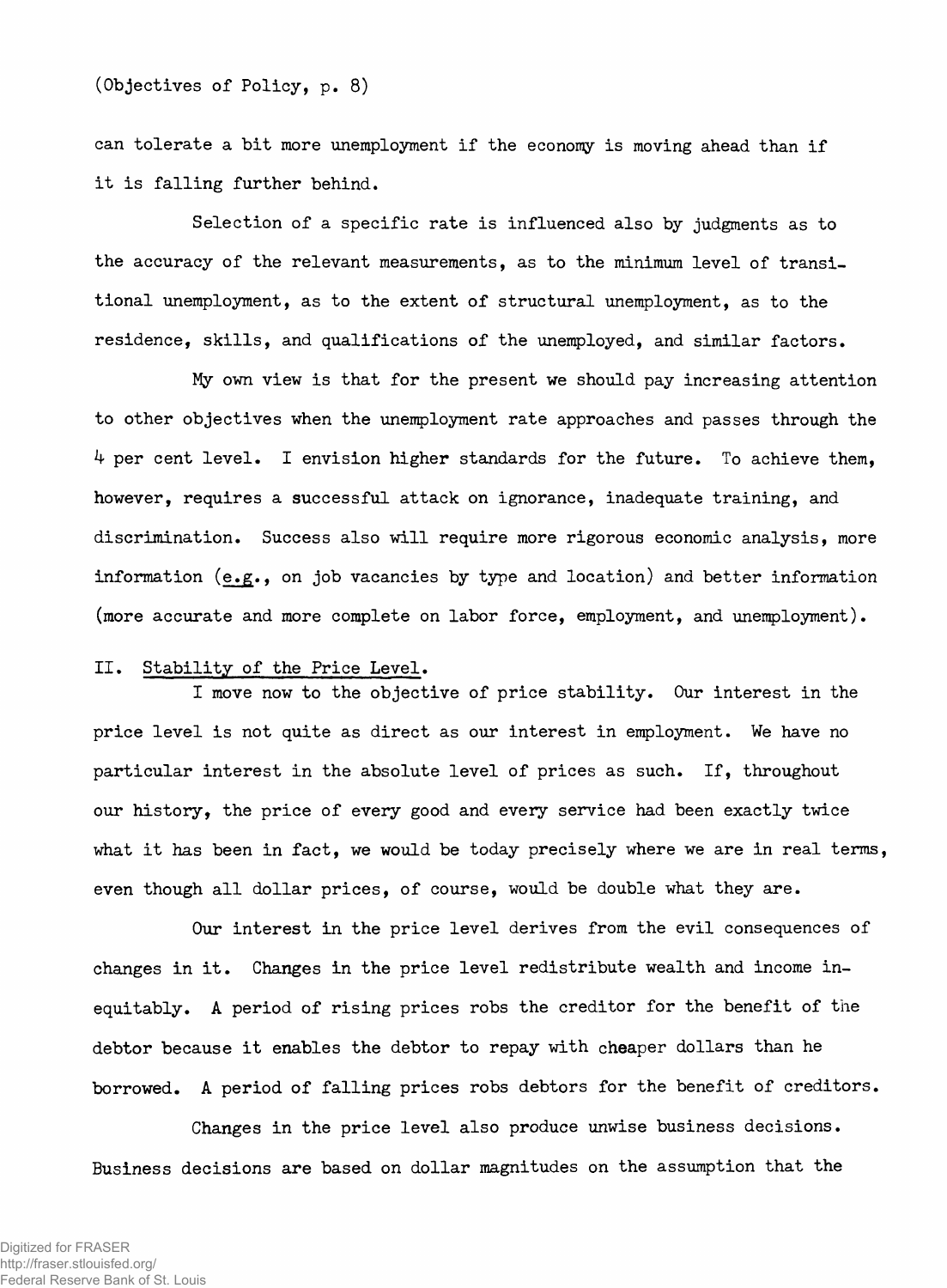**unit of measure, the dollar itself, remains constant. Since the businessman is concerned with maximizing profits in the long run, he is necessarily vitally interested in an accurate measure of what his profits actually are. A changing price level, however, produces a distorted view of profits.**

**Inventories and depreciation afford excellent illustrations of the distortions. The process of production is a lengthy one in which the businessman buys before he sells. He buys pountless raw goods to be funneled into his factories and machines and he usually keeps some inventory of his finished products. If, month after month, prices are rising, then this stock appreciates on his hands. He is continually selling at a price better than he expected and hence securing a windfall "profit."**

**These profits are inflated for another reason. It is clear that a manufacturer wears out his plant and equipment as he produces his output. Such wear and tear, or depreciation, is a cost of production. By the time the asset is completely worn out, enough depreciation should have been charged to replace it. If, however, depreciation is computed on the basis of original cost and prices have risen during the life of the asset, the depreciation allowance will be inadequate to replace it. The cost of depreciation will have been understated and profits correspondingly overstated. George Terborgh has estimated that the inflation in the decade 1947-1956 resulted in overstating corporate profits by \$43 billion. Reported profits were** \$187 **billion, whereas true profits were \$144 billion. It does not take much imagination to appreciate that business decisions may be irrational if they are based on the assumption that profits are 30 per cent higher than they really are.**

**Here, then, sits the businessman, his profits inflated by windfall inventory gains and by understated costs. The future looks rosy indeed. Expectations of future sales and profits lead him to expand his plant and equipment. Rosy expectations also lead him to accumulate greater inventories,**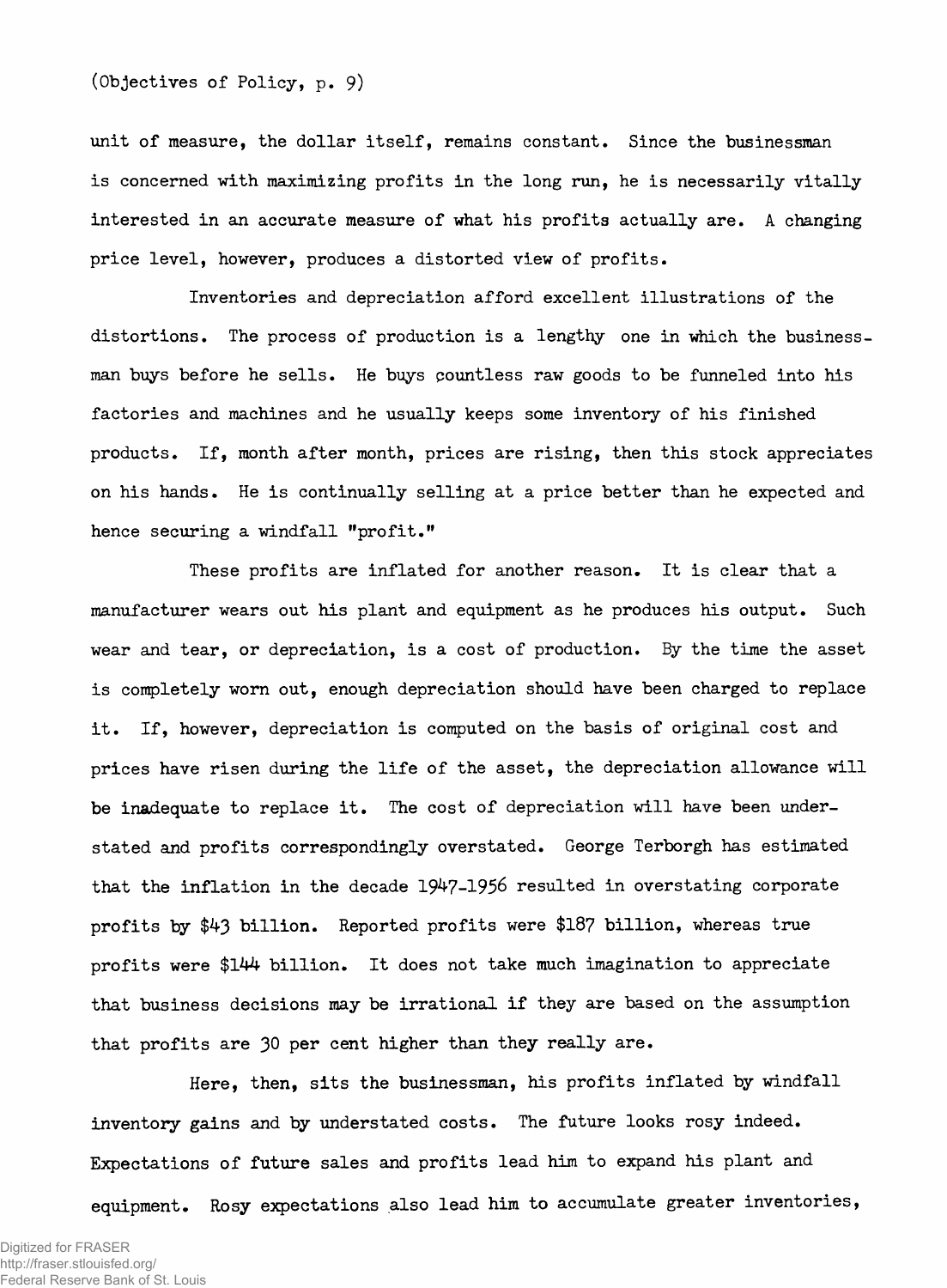**both because his sales are rising and because he desires to lay in more stock before the prices of that stock rise. In short, we have a typical inventory and capital spending boom.**

**Things go on rising for a while but then the bubble bursts. The businessman realizes that additions to productive capacity have outrun consumer demand. He realizes that his inventories are high relative to any reasonable forecast of sales. He cuts back on inventory purchasing and capital spending. The firms which supply him with inventory and which build his plant and equipment are forced to cut back their production and lay off workers. Then, like a pebble dropped into a pond, the effects spread. Other firms selling to the second group of suppliers and builders find sales declining. More workers are laid off and hence consumer income falls. With income declining, business sales fall even further. In short, we have the familiar downward spiral of business into the depths of recession, a recession which will continue until top-heavy inventories and excess plant capacity are corrected. Once more inflation has helped breed the excesses which result in recession.**

**I move next to the history of prices. You have before you a chart of wholesale prices since 1800 (p. 11). Now, there are very great hazards in interpreting a chart of prices over the very long term. The reason is the obvious one that the things our forefathers actually bought and sold are, with some rare exceptions, not the same things we buy and sell. There are hazards in long-term price comparison. Nonetheless, I think we can draw some general conclusions of contemporary relevance from an index of prices over the long run.**

**It is perfectly clear that we have had four major inflations in our history. These have all been associated with war: first, the War of 1812; second, the Civil War; third, the First World War; and, finally, the Second World War. The great inflations have been war-induced inflations — that's point one.**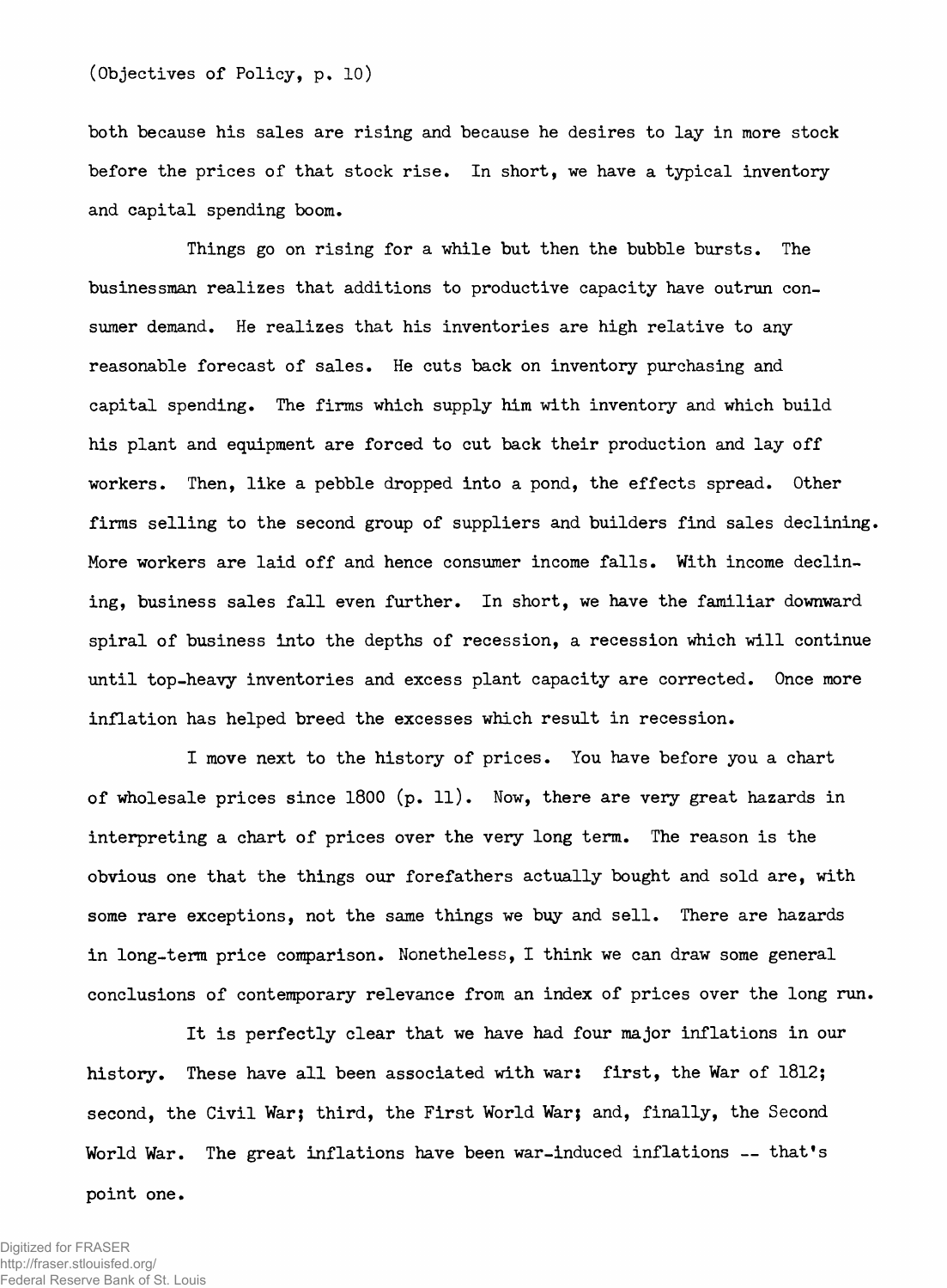

**If you look a little more carefully, you see a significant and rapid increase in prices in the I830\*s — actually 1832 to 183?. This one, it seems to me, was essentially a product of President Jackson's successful war against the Second Bank of the United States. As you know, he destroyed the Second Bank of the United States and ushered in an orgy of new banks with state charters. This is a period of wildcat banking in the United States which resulted in a great expansion in our money supply via a very inferior kind of banking system. And the net of all this increase in the money supply was a significant increase in prices.**

**The second significant rise — though nothing like the very tall ones — you will notice came in the decade of the 1850's. All you have to do is recall 1849 to reach the correct conclusion that this was clearly a consequence of the gold discoveries in California and in Australia. The third of these**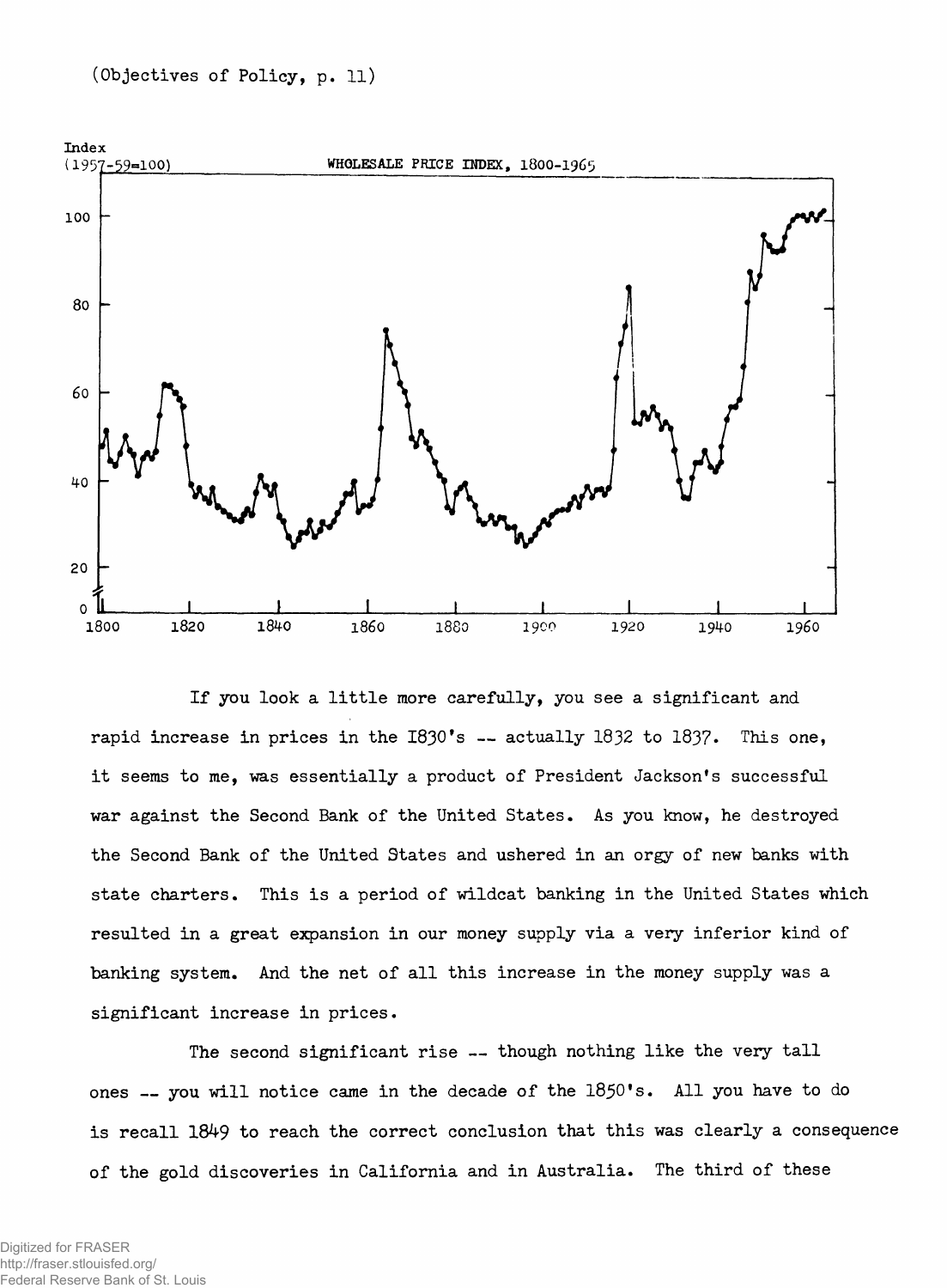**(Objectives of Policy, p. 12)**

**secondary increases in prices came from the late 1890's up until the First** World War, roughly. This again was a result of gold discoveries -- this time **in the Klondike and Cripple Creek — which led to very rapid expansions in our total money supply. Finally, we have the rise from the late thirties up to the Second World War. This followed the revaluation of gold. So that these have all been associated with monetary phenomena, either changes in the base or discoveries of new primary money in the form of gold.**

**I move next to the great declines. They have followed wars. You see the significant decline after the War of 1812 to roughly 1820. After the Civil War, we have another long continued price decline. Again a decline after the First World War.**

**Interestingly enough, we did not have a decline after the Second World War. Many people predicted that we would. Sewell Avery, for example, was determined that this was going to happen. The lack of progress of Montgomery-Ward in the post-Second World War period is a reflection of his error of judgment. In my view, this new post-war experience was not an accident. It seems to me to illustrate that human intelligence applied to problems can, if everything works out well, produce desirable results. We did not have the anticipated great price decline because of public and private actions to prevent it. Organizations like the Committee for Economic Development were founded to develop and promote a smooth transition to peace. It was felt deeply that if we had another terrific recession the whole fabric of society might not hold together. So there was determination to do something about it. We did not talk about a return to pre-war normalcy or anything like that. We did do something about the real economic problems that were involved. The Employment Act was passed in 1946.**

**You will notice that the very rapid declines following wars were in turn followed by long-continued but slower price declines. The development after the War of 1812 was interrupted by the Jackson episode that I have men-**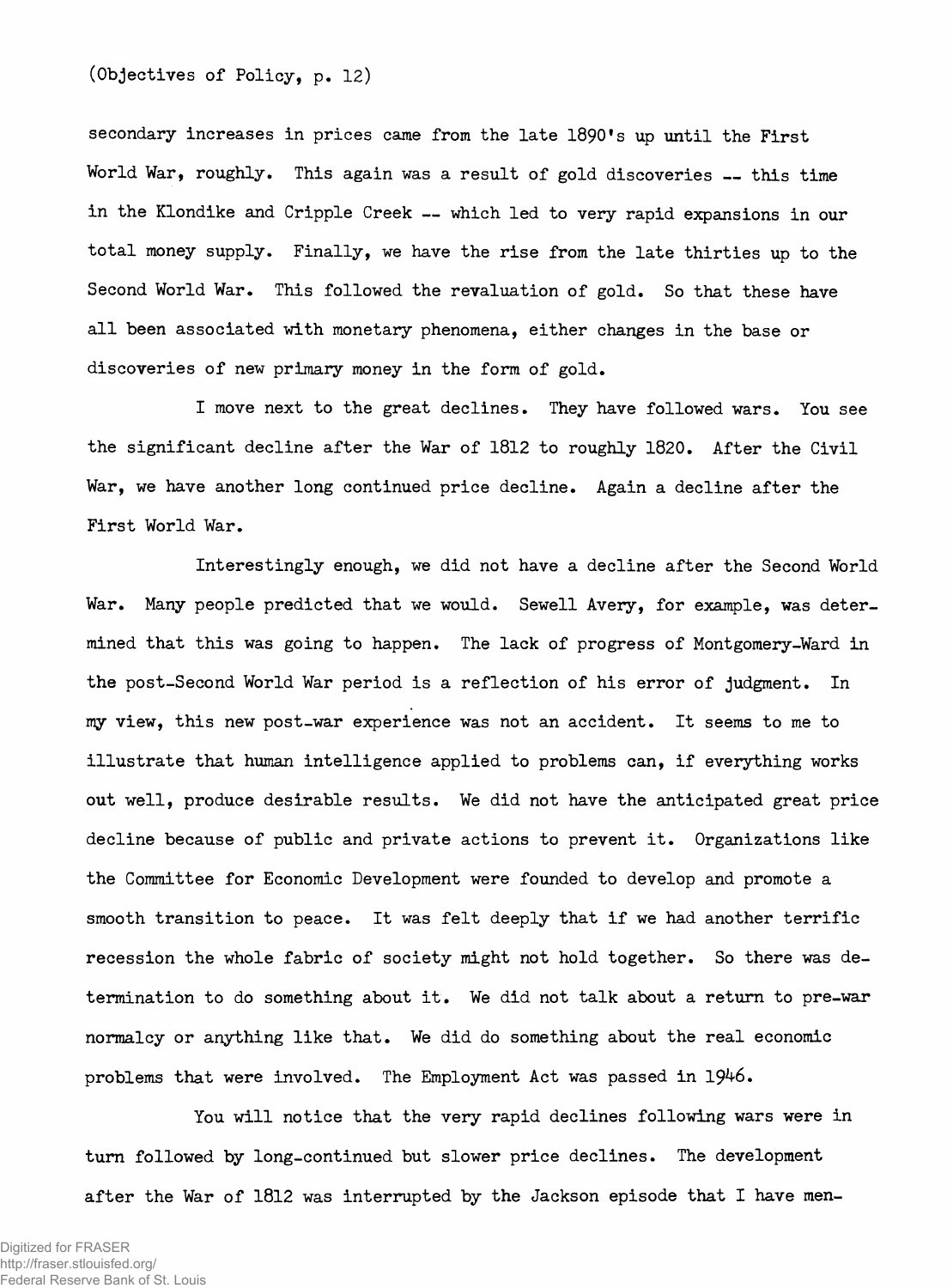### **(Objectives of Policy, p. 13)**

**tioned. These were periods of great social suffering, difficulties, and unrest. One need only recall 1848 — one of the watershed years in modern Western history. In my view, these were primarily the result of an inadequate supply of the means of payment for the entire Western world, resulting from an inadequate supply of gold. The inadequacy was aggravated by the decision of important industrial countries to adopt the gold standard (e.g., Germany after the Franco-Prussian War).**

**As I mentioned earlier, declining prices put pressure on debtors and may even force them into bankruptcy. The persistent price decline after the Civil War had much to do with the development of greenbackism; the free silver movement; and similar so-called radical movements. I think the debtor class simply would not tolerate what was happening to it. In my view the gold standard would have ceased to exist as an international standard had it not been for the wholly fortuitous discovery of gold in California in 1849 and the wholly fortuitous discovery of gold in the Klondike and Cripple Creek in the 1890\*s. Had these discoveries not occurred I think the gold standard would have collapsed.**

**One conclusion I draw from this long experience is that our economic system has no inherent tendency toward either inflation or deflation and that we should be aware of the dangers and guard against both.**

**There always have been some who have felt there is an inherent tendency toward deflation. Usually they have been engineers or production men who emphasize that increasing efficiency reduces real costs. Of course it does, but one must not confuse real costs with money costs. Wage rates obviously can go up faster than output per unit of time.**

**Others, who usually emphasize this latter possibility, insist that our economy has an inherent tendency toward inflation. In recent years they**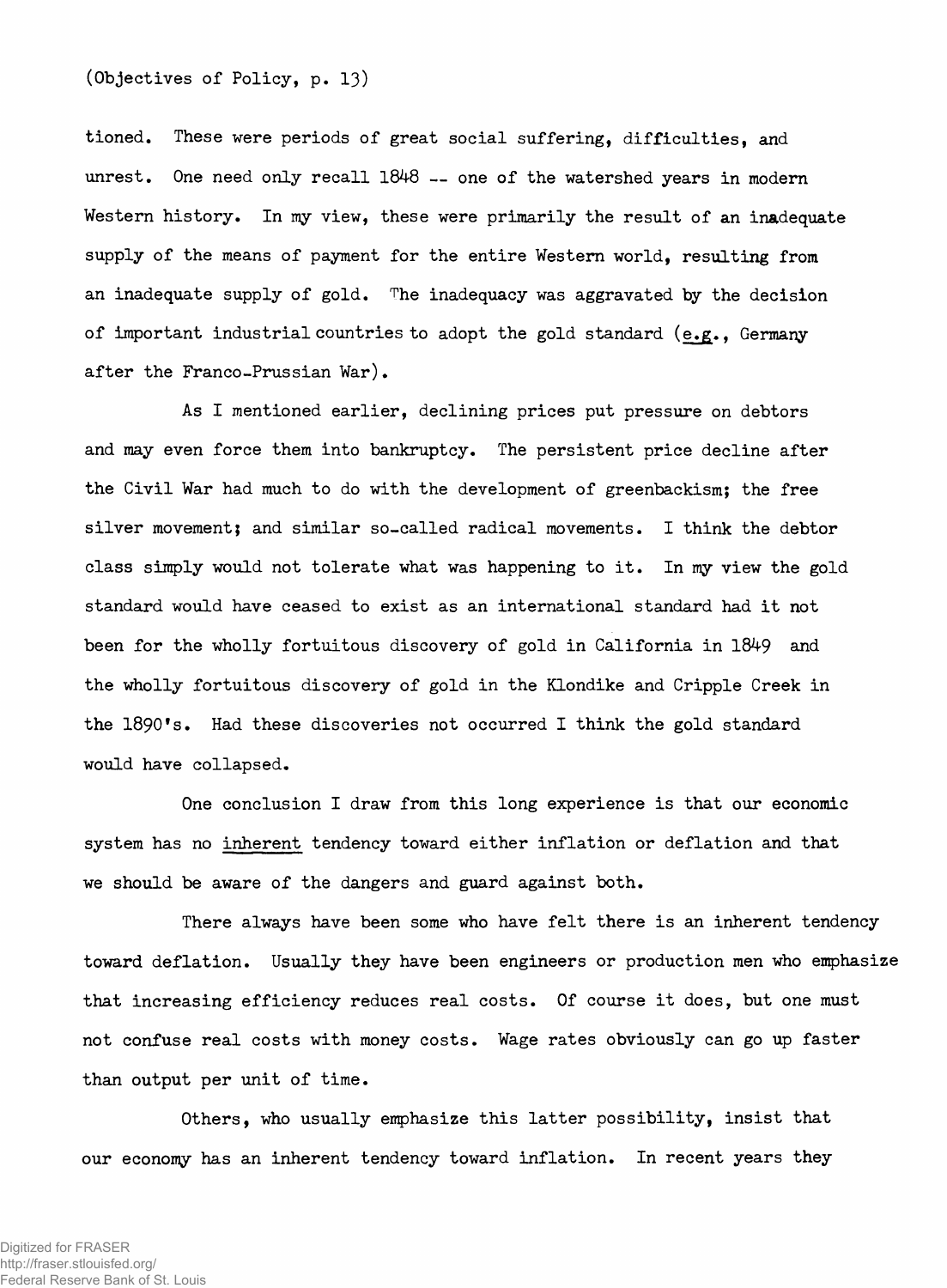**(Objectives of Policy, p. 14)**

**have based their argument largely on the increased power of labor unions. To me, this is a new version of an old argument. The same complaint, in different terms, can be heard throughout our history. "Men don't work the way their fathers used to work." "They loaf on the job." "Quality isn't what it used to be." This is nostalgia for a society that never existed in fact.**

**My own view is that there is no inherent price tendency in our economy. Prices are a result of the monetary institutions that we create and the skill with which we manage them. This view is reinforced by our experience after the Second World War and in the past eight or nine years. I do have some reservations on how well we will in fact manage in the period ahead.**



**I move now to the story of prices since 1957» and begin with wholesale prices. From the middle of 1957 until the beginning of this year the index varied between 99 and 101 per cent of the 1957-1959 average. If you recall the long-run chart, it is clear that we have not had as long an interval of stability in more than 150 years. No other modern industrial country has ever experienced such an interval of stability. We have, however, as the chart shows, broken out of this range on the upside with a full year of virtually continuous, though slow, upcreep.**

Digitized for FRASER http://fraser.stlouisfed.org/ Federal Reserve Bank of St. Louis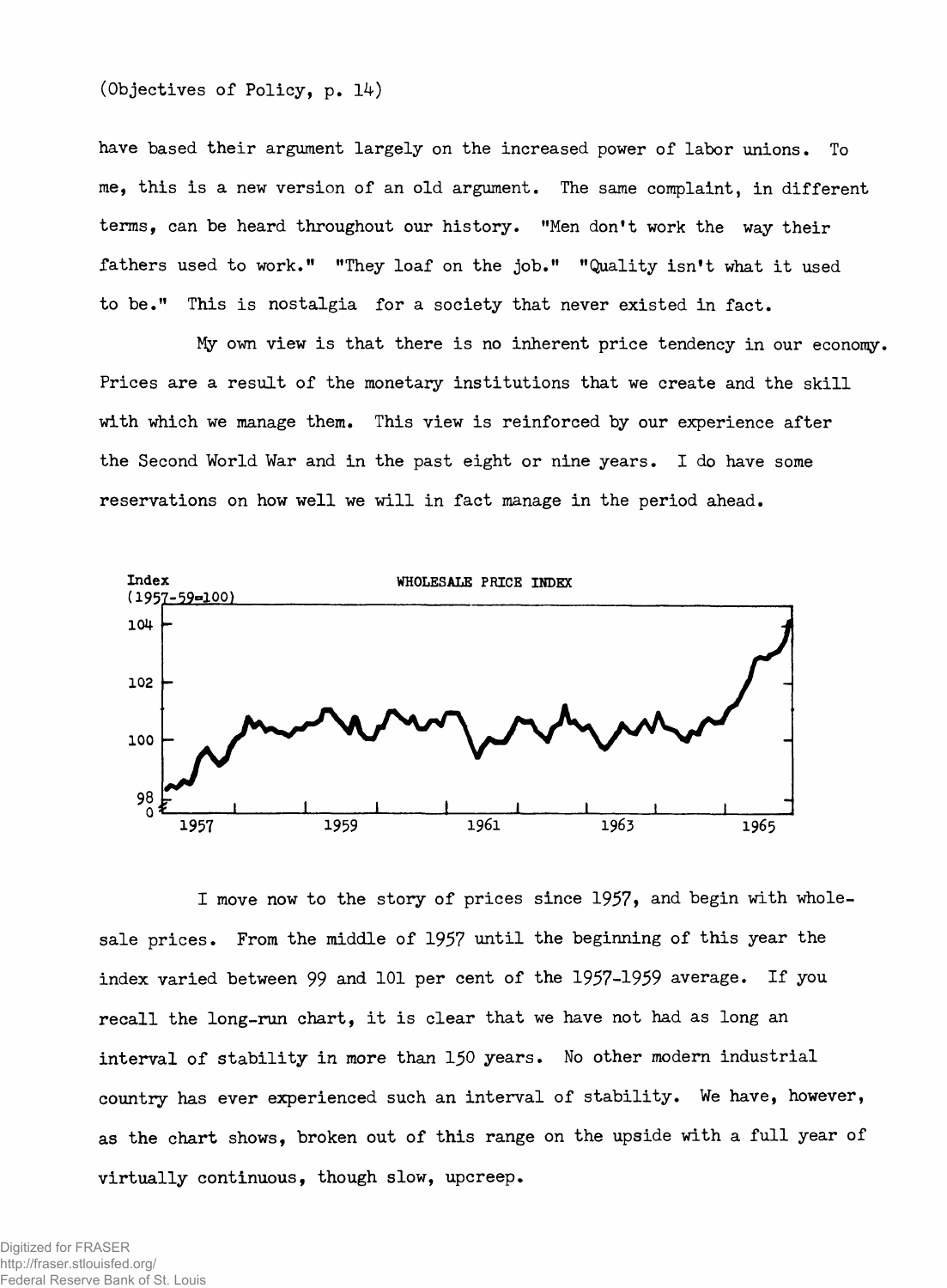

**I move next to the consumer price index. Our record here apparently has not been as good. The primary reason has been the persistent increase in the cost of services. There is a widespread judgment of qualified individuals that this index probably has an upward bias because of improvements in quality. You might be inclined initially to dispute this judgment. You might have in mind, for example, the cost of medical services, including drugs. Doctors now rarely make home visits; office calls are brief; drugs are expensive. If, however, one keeps in mind the service performed — curing the patient — the story is different. Time was when pneumonia was frequently fatal and even recovery was long drawn-out. It was a costly disease, directly and in terms of time lost from work. I have a hunch our forebears would have considered a modem cure cheap even for their time, but it was not available.**

**Improvement in quality has come also in goods as well as services. Take the automobile tire. I can remember when Sears Roebuck guaranteed tires for 3,000 miles and how boldly they advertised when this was increased to 5»000 miles. Imagine anyone even trying to sell such a tire today. Unfortunately,**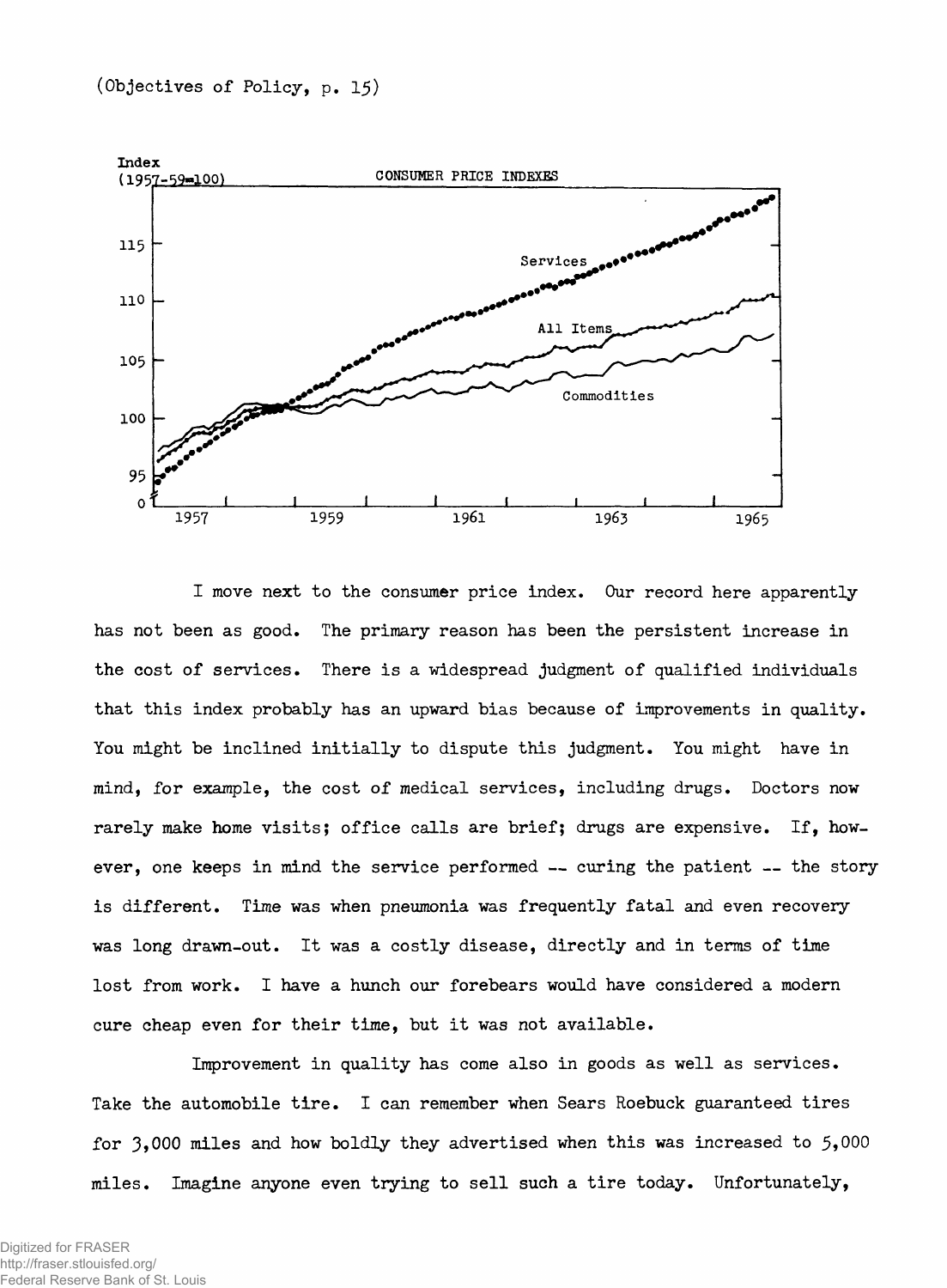**we have not devised a statistical technique to measure changes in quality accurately.**

**If quality changes could be measured it is quite possible that an accurate consumer price index would reveal no upward drift at all. In any event, until very recently we have done very well with price stability as an objective of policy.**

### **III. Convertibility.**

**I move next to convertibility as an objective of policy. For the United States this still means redemption of currency in gold at a fixed price. Since this objective, more than any other perhaps, arouses great emotions, it might be worth-while to see how England came to adopt the gold standard in the first place.**

**Macaulay wrote: "In the autumn of 1695» it could hardly be said that the country possessed, for practical purposes, any measure of value of commodities. It was a mere chance whether what was called a shilling, was really tenpence, sixpence, or a groat." For example, the exchechequer found that coins which should have weighed 220,000 ounces actually weighed only 114,000 ounces.**

**William and Mary appointed a committee to make recommendations for solving the problems. The membership was quite extraordinary: Sir Isaac Newton, Master of the Mint, John Locke, the great philosopher, and Lord Somers.**

**Sir Isaac recommended that the government call in the old coin at face value and issue new full weight coins and that the ratio of silver to gold be established at 16 silver to 1 gold (shades of Bryan!). In major countries** on the Continent the ratio was  $15\frac{1}{2}$  to 1. Sir Thomas Gresham could have predicted **the results a century before! Relatively, England overvalued gold and the Continent overvalued silver. Gold was taken to England for exchange into silver, which was taken to the Continent for exchange into gold, which .... Newton later recognized his error and recommended that it be corrected, but this latter**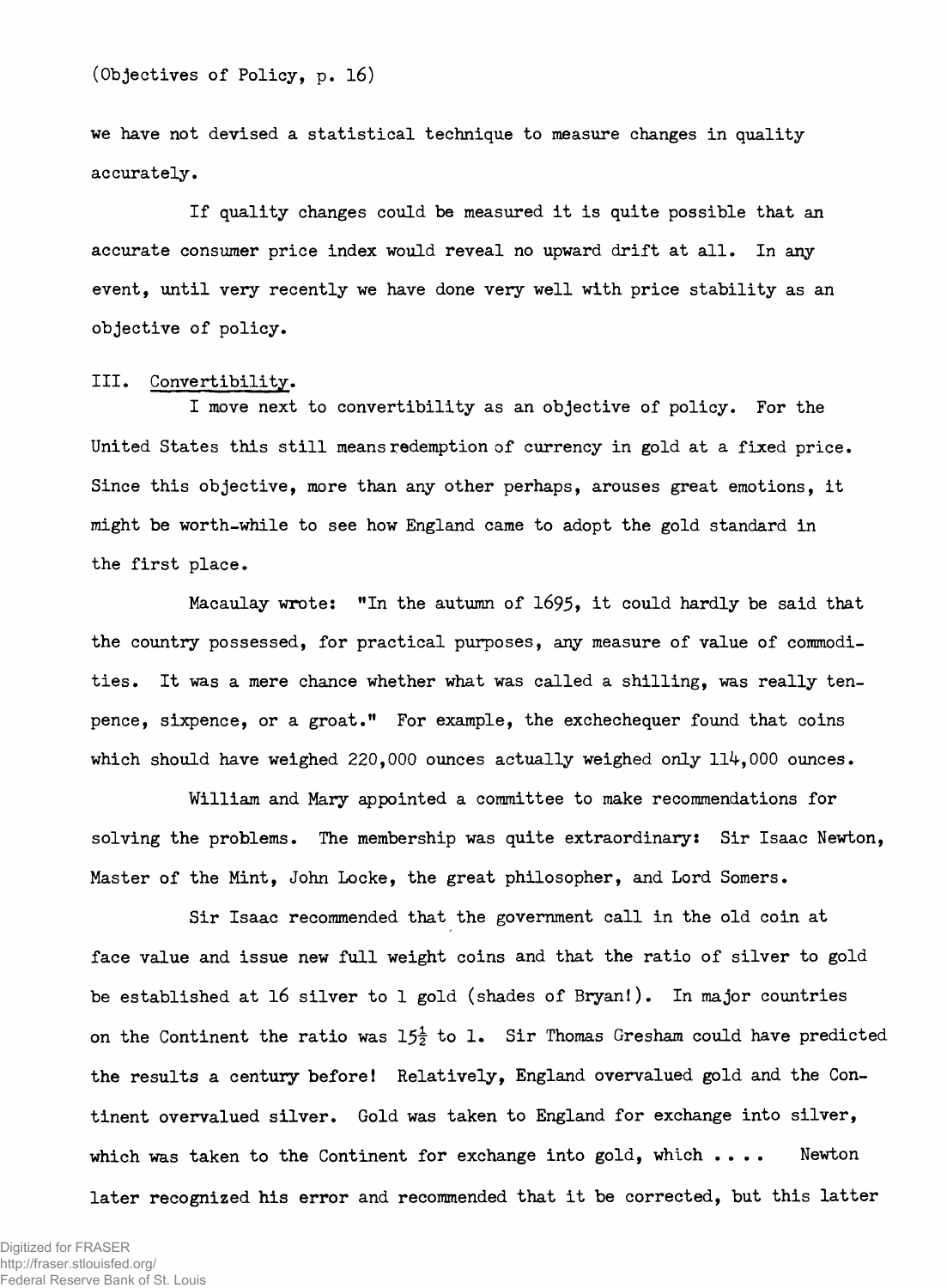**(Objectives of Policy, p. 17)**

advice was not followed  $\frac{1}{n}$ .

**A century passes and England is once again involved in war with her old enemy, France; this time under Napoleon. She abandons redemption of the currency but decides to resume convertibility after the war. The mint, of course, had very little silver to coin and Lord Liverpool decided to close it to the free coinage of silver because England was "naturally a gold country" and that "gold was the natural currency of England." And, indeed, it was if one admits, as he should, that it is only "natural" for even a Sir Isaac to make a mistake and for this mistake to have "natural" consequences.**

**It is irrelevant but tempting to speculate what might have happened if Sir Isaac had made a mistake in the other direction, say by adopting a ratio of 15 to 1. England might well have become "naturally a silver country." With the role that sterling acquired on the basis of English leadership in industry and commerce throughout the world, who knows, the world might naturally have been on the silver standard.**

**These are irreverent conjectures. Still, the faithful have propagated some fictional natural history. One gains an impression that the gold standard existed for centuries without interruption. Yet it has not existed in modern times for as long as a century, though England almost made it from 1822 to 1914.**

**My own view is that England arrived on the gold standard because of a mistake by Sir Isaac Newton in** 1696**. The gold standard survived the nineteenth century only because of the miracles of new g6ld discoveries in the 1840's and 1890's. Finally, when one sees the incredibly small amount of gold frequently held by the Bank of England, he is forced to conclude it was not a self-regulating system but was in fact maintained through management by the Bank of England.**

**This is the story as told by George F. Warren and Frank A. Pearson in their PRICES, New York, 1933, p. 159\***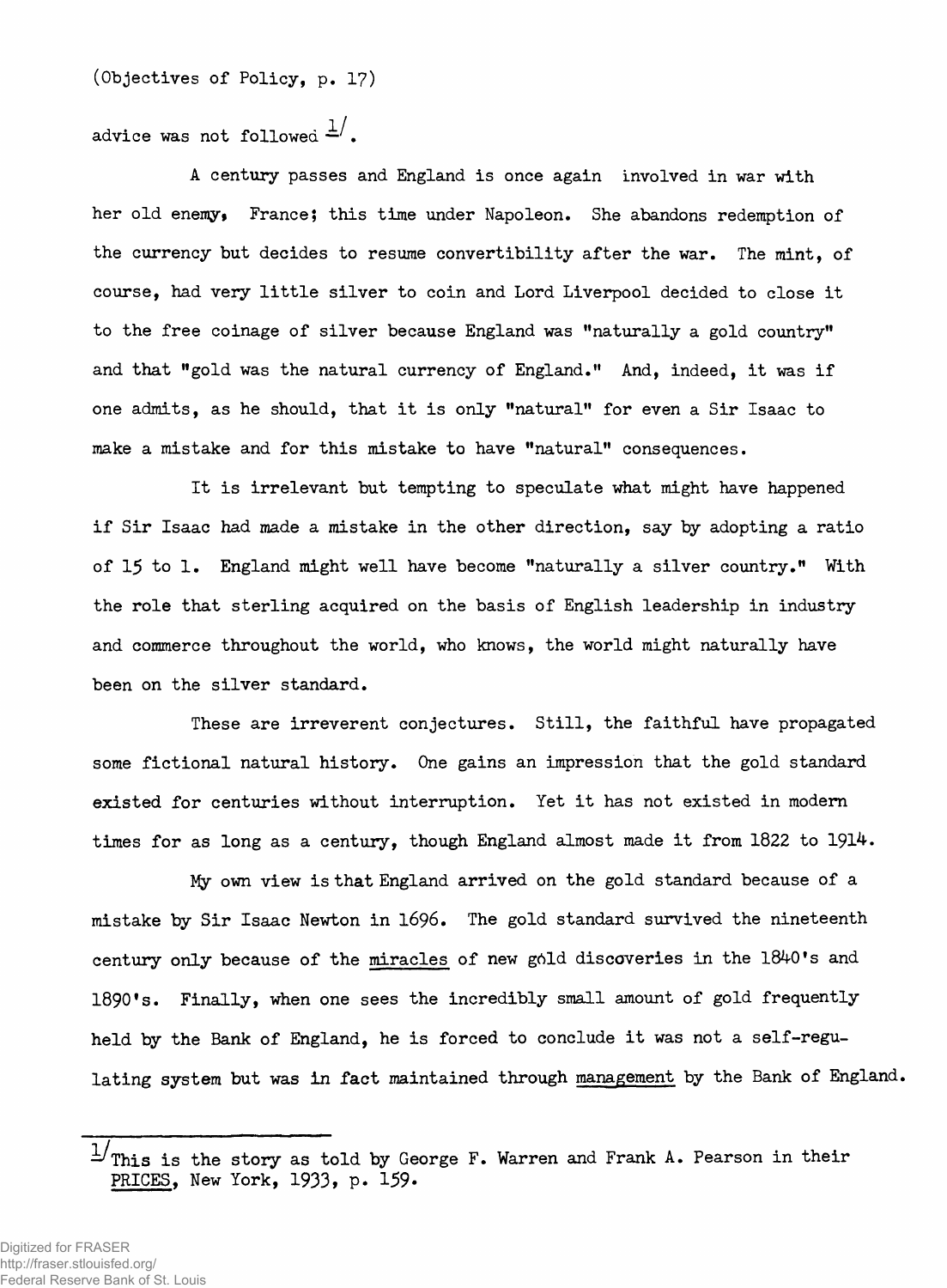**Thus, a mistake, miracles, and management describe the System more accurately than does a mystical natural providence.**

**Do not misunderstand me. I think that on balance an international monetary system — essentially this means a system of relatively fixed rates of exchange — is preferable to a system of national currencies with freely fluctuating rates, despite its presumed intellectual attractions.**

**An international system, however, requires genuine international cooperation on the part of the members based on rational economic principles. Such a system should indeed put pressure on a member which has an unfavorable balance of payments because it has pursued policies of over-full employment and inflation. It should not, however, put pressure on a member that has an unfavorable balance of payments despite significant unemployment and stable or even falling prices.**

**As you know, negotiations are now in process to reform and supplement the international monetary system. Fortunately, we are not at the moment operating in a crisis atmosphere.**

**I move now to recent developments in our balance of payments. As you can see from the chart (p.** 19**), we have been running at a persistent deficit ever since the Suez crisis in 1957» Throughout this period (except for a brief interruption in 1959) we have had a large excess of exports over imports of both goods and services. This excess, however, has not been large enough to finance our foreign defense, Government aid, and private investment abroad. As a result our short-term liabilities to foreigners have doubled from about** \$15 **billion to about** \$30 **billion and our gold stock has declined from over \$22 billion to less than \$14 billion.**

#### **IV. Growth.**

**This brings us to the last objective I shall discuss this mornings adequate growth and a rising standard of living. Barring a nuclear war, our**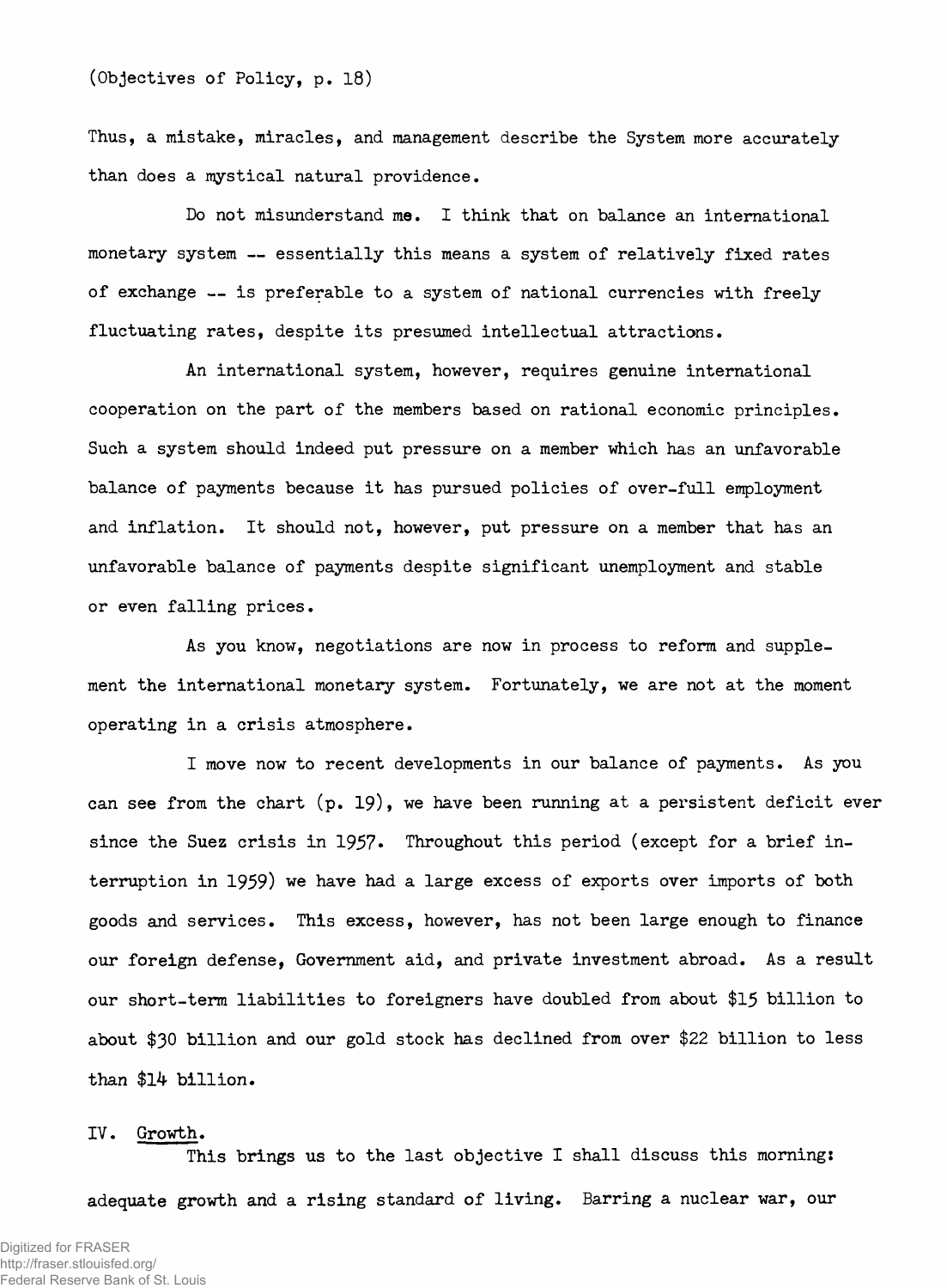

**\* Before special government transactions**

Digitized for FRASER http://fraser.stlouisfed.org/ Federal Reserve Bank of St. Louis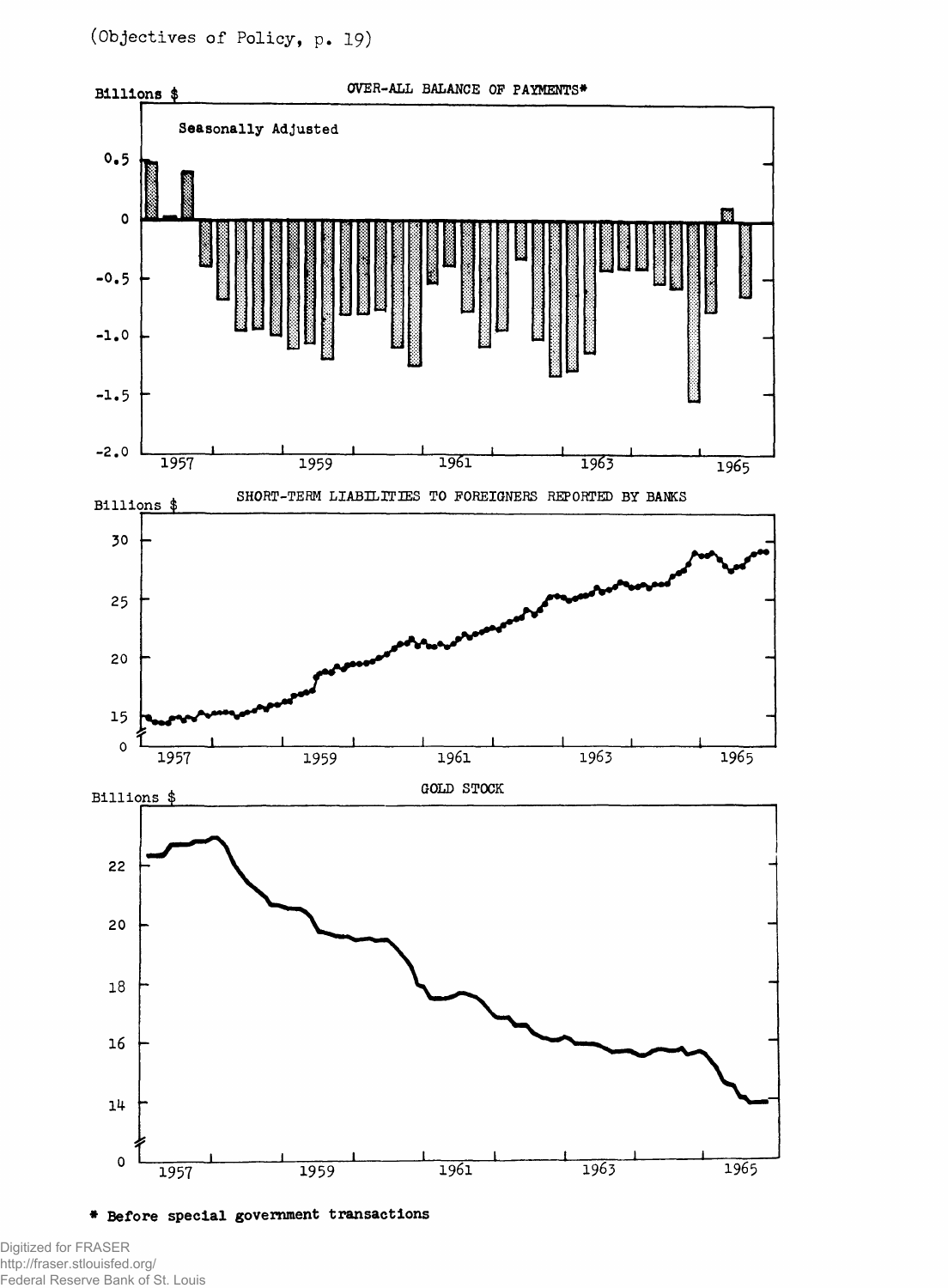**(Objectives of Policy, p. 20)**

**children and grandchildren are almost certain to have a higher standard of living than we enjoy. For them, the hard core of our basic economic problems may be solved. This may not be an unmixed blessing. There is joy and importance in work. The thrill of the craftsman at whatever task is one of life's real satisfactions. Long hours of leisure are not necessarily satisfying, even when they are voluntary.**

**Monetary policy has relatively little to do with the germinal elements of growth. One of these ingredients is the sporadic appearance of genius, frequently motivated by what most people consider a naive desire to comprehend: Newton, Descartes, Harvey, Gibbs, Einstein, Fermi. Another ingredient is the application of knowledge to invention: Burbank, Edison, Firestone, Ford; and to human organization: Taylor, Mary Follett. Other ingredients are the character of a people and availability of natural resources.**

**My own view is that, although a central banker should be interested in growth as is any responsible citizen, he should not establish any specified rate of growth as a specific objective of monetary policy. He should, instead, concentrate on achieving the best balance among the three objectives that I have already discussed.**

**Hopefully, this will produce a maximum sustainable use of available resources. This, in itself, is a large contribution to growth. Beyond this, however, the actual rate of growth depends on matters that are not reached directly by monetary policy. One of these factors is how hard and long we wish to work. It has been estimated that in the past fifty years we have taken about half of our productivity gains in the form of increased leisure and about half in the form of more output. We could grow much faster if we worked longer and harder.**

**Another factor is how we divide our actual output between consumption**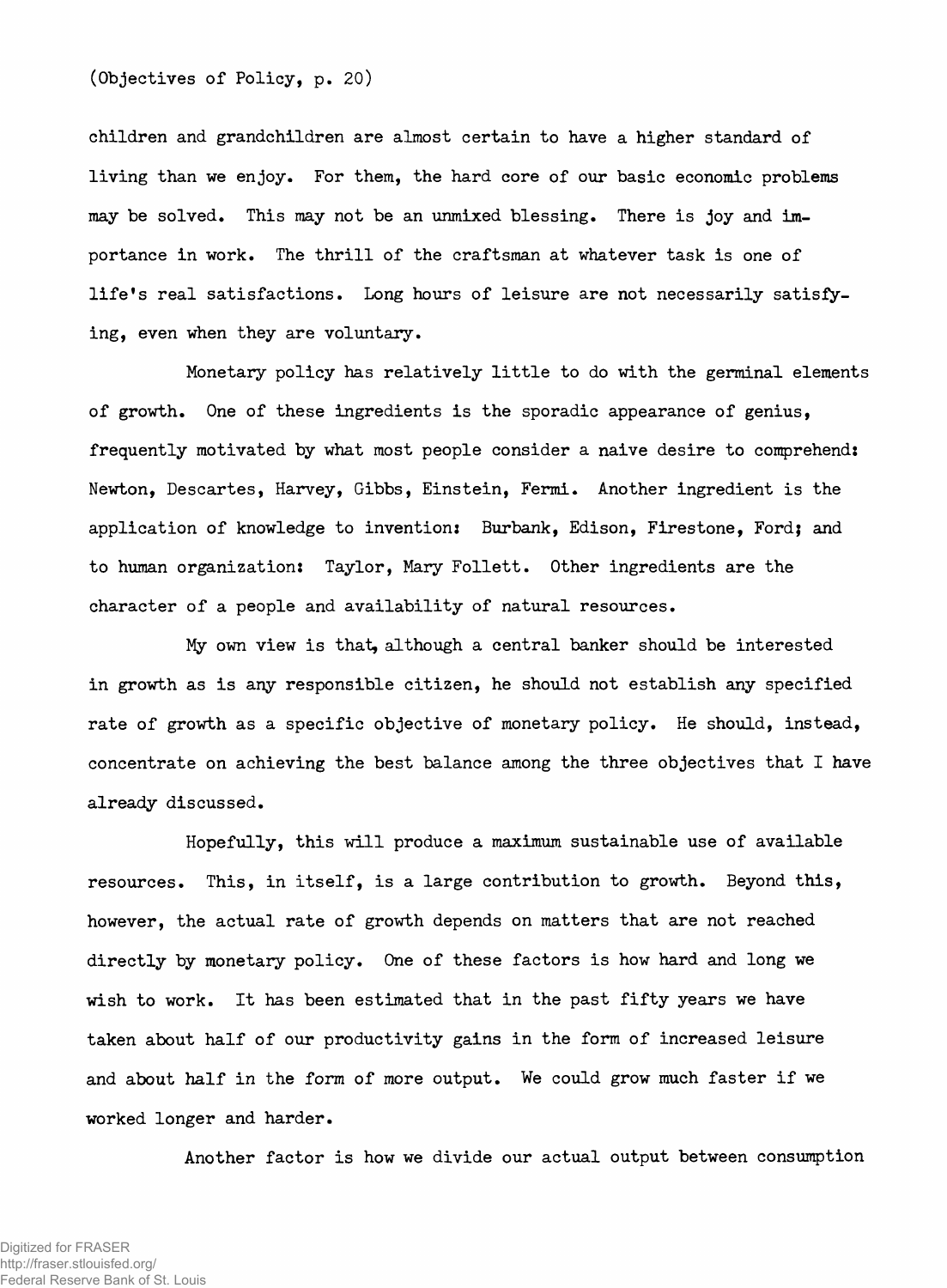**and investment. The more we consume the less remains available for investment to increase our growth. It is an appropriate role of Government to influence consumption, saving, and investment through fiscal policies, but it is not a primary responsibility of the monetary authorities.**

**The important concern of the central bank should be to contribute all that monetary policy can contribute to full utilization of resources. It is the responsibility of the individual citizen and the Government to determine the distribution of our total resources between work and leisure, between consumption and investment.**

**You have before you (p. 22) charts that reflect as best we can capacity and output of our manufacturing industries. As you can see, production has only recently exceeded** 90 **per cent of capacity.**

**I hope, Mr. Chairman, that this brief statement will give you a general idea of my basic philosophy and prejudices. My recommendations on monetary policy arise from the application of these principles to developments in the economy. You will recall that until very recently I have been slow to recommend increasing firmness in credit conditions. The primary reason has been the persistence of excessive unemployment, the stability in our price level while those of our international competitors were rising. In my view these factors outweighed our adverse balance of payments and gave hope, indeed, that it too could be rectified.**

**Recently, however, we have come far closer to full utilization of our manpower and productive resources and prices have risen. These developments, in my view, fully justify the recent actions of the System.**